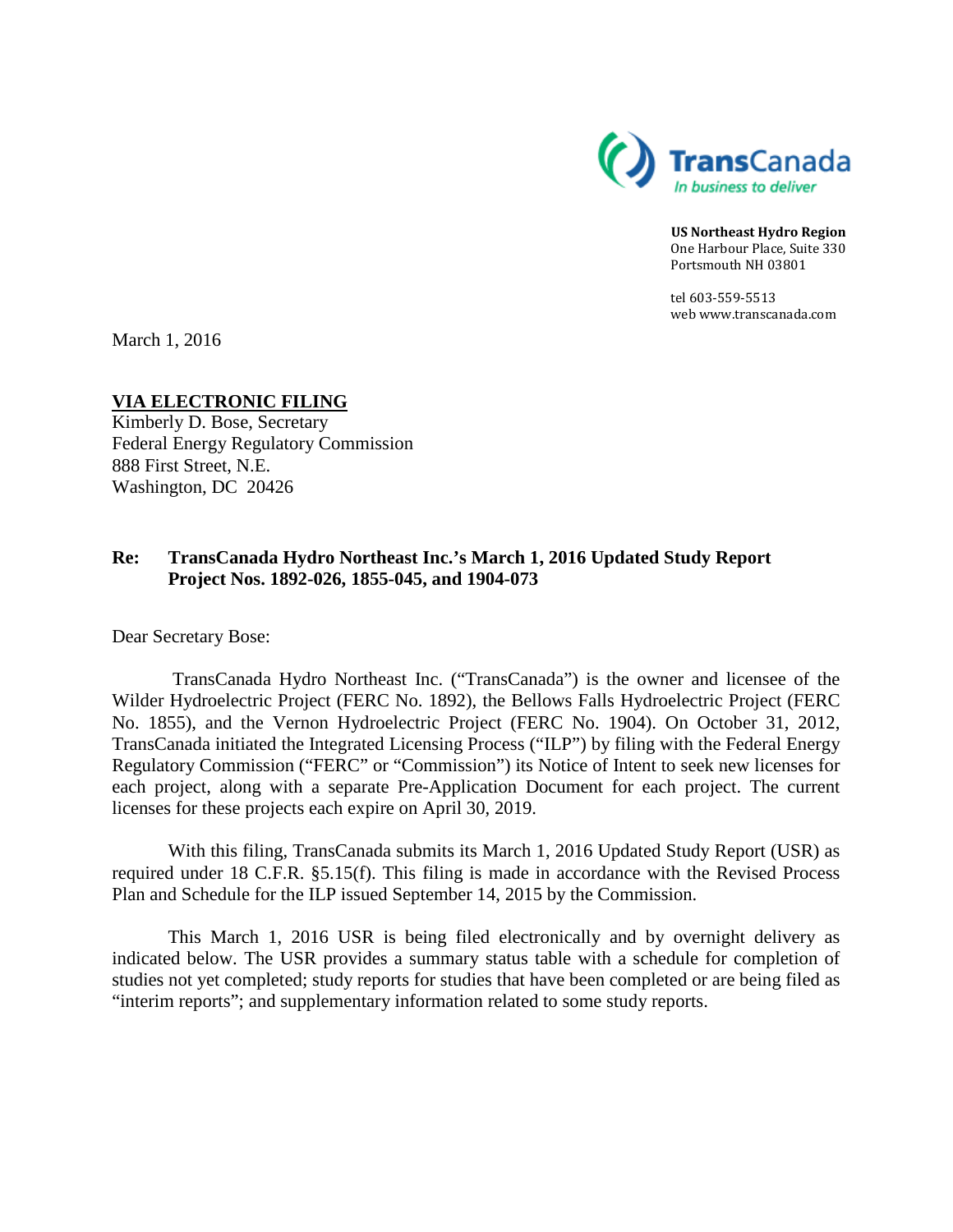Kimberly D. Bose, Secretary March 1, 2016 Page | 2

This USR includes the following electronic documents:

- 1. Status Summary of all Studies
- 2. Study Reports:
	- i. Study 1 Historical Riverbank Position and Erosion Study Report
- ii. Study 4 Hydraulic Modeling Study Report
- iii. Study 6 Water Quality Monitoring Study Report
- iv. Study 9 Instream Flow Study Interim Report
- v. Study 10 Fish Assemblage Study Report, and Appendices filed in zipfile format
- vi. Study 11 American Eel Survey Report, and Appendices filed in Excel format
- vii. Study 12 Tessellated Darter Study Report, and Appendices filed in Excel format
- viii. Study 14 and 15 Resident Fish Spawning Study Interim Report (combined report)
- ix. Study 16 Sea Lamprey Spawning Assessment Interim Study Report, and Appendices filed in Excel format
- x. Study 18 American Eel Upstream Passage Assessment Study Report
- xi. Study 30 Recreation Facility Inventory and Use & Needs Assessment Study Report
- xii. Study 31 Whitewater Boating Flow Assessment Study Report
- xiii. Study 32 Bellows Falls Aesthetic Flow Study Report
- xiv. Supporting Geodatabase with new or revised ArcGIS Shapefiles for Studies 1, 6, 12, 14/15, 16, and 30, filed in a single zipfile containing study-specific zipfiles.
- 3. This USR also includes a physically filed DVD (original and two copies) of supplementary video for Study 31.

In accordance with 18 C.F.R.  $\S$  5.15(c)(2), TransCanada will hold a meeting to discuss its progress in implementing the study plan and schedule, and the data collected, including any variances from the study plan and schedule if necessary. Based upon consultation with FERC staff, TransCanada will hold its study meetings from 9:00am – 4:30pm on Thursday March 17 and March 18, 2016 in the conference room at TransCanada's River Operations Center (ROC) at Wilder Dam in Wilder, Vermont. Please park in the area to the right of the access road before you reach the fence and building. Please wait for someone to open the gate as this is a NERC-secure facility. The proposed meeting agenda is attached to this letter.

WebEx sessions have been created for remote audio and video attendees. Please use the information on the WebEx Meeting Information page attached to this letter.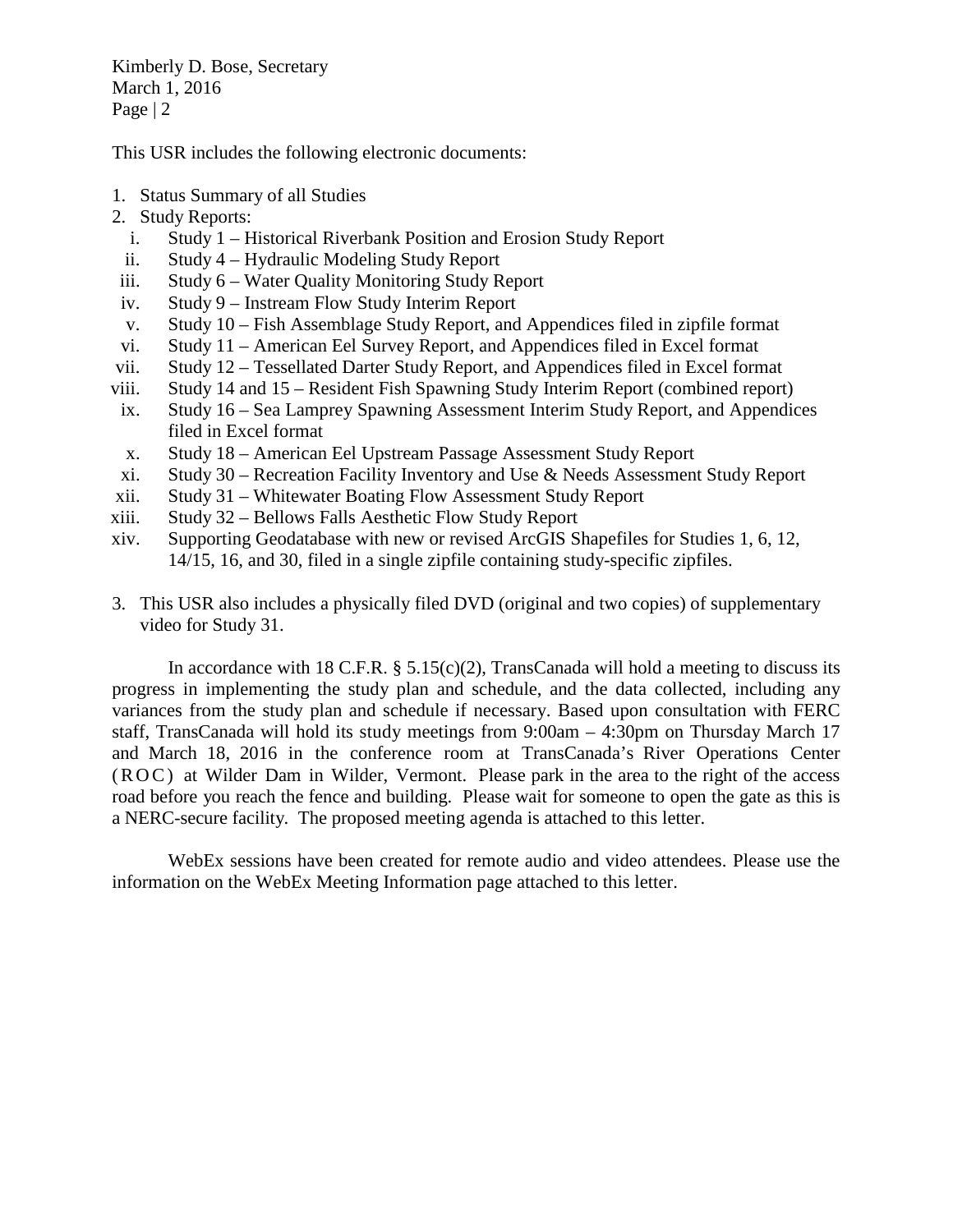Kimberly D. Bose, Secretary March 1, 2016 Page | 3

If there are any questions regarding the information provided in this filing or the process, please contact John Ragonese at 603-498-2851 or by emailing [john\\_ragonese@transcanada.com.](mailto:john_ragonese@transcanada.com)

Sincerely,

John 4 Jame

John L. Ragonese FERC License Manager

Attachments:

- 1. Study Meeting Agenda and WebEx Information
- 2. March 1, 2016 Updated Study Report

cc: Interested Parties List (distribution through email notification of availability and download from TransCanada's relicensing web site [www.transcanada-relicensing.com\)](http://www.transcanada-relicensing.com/)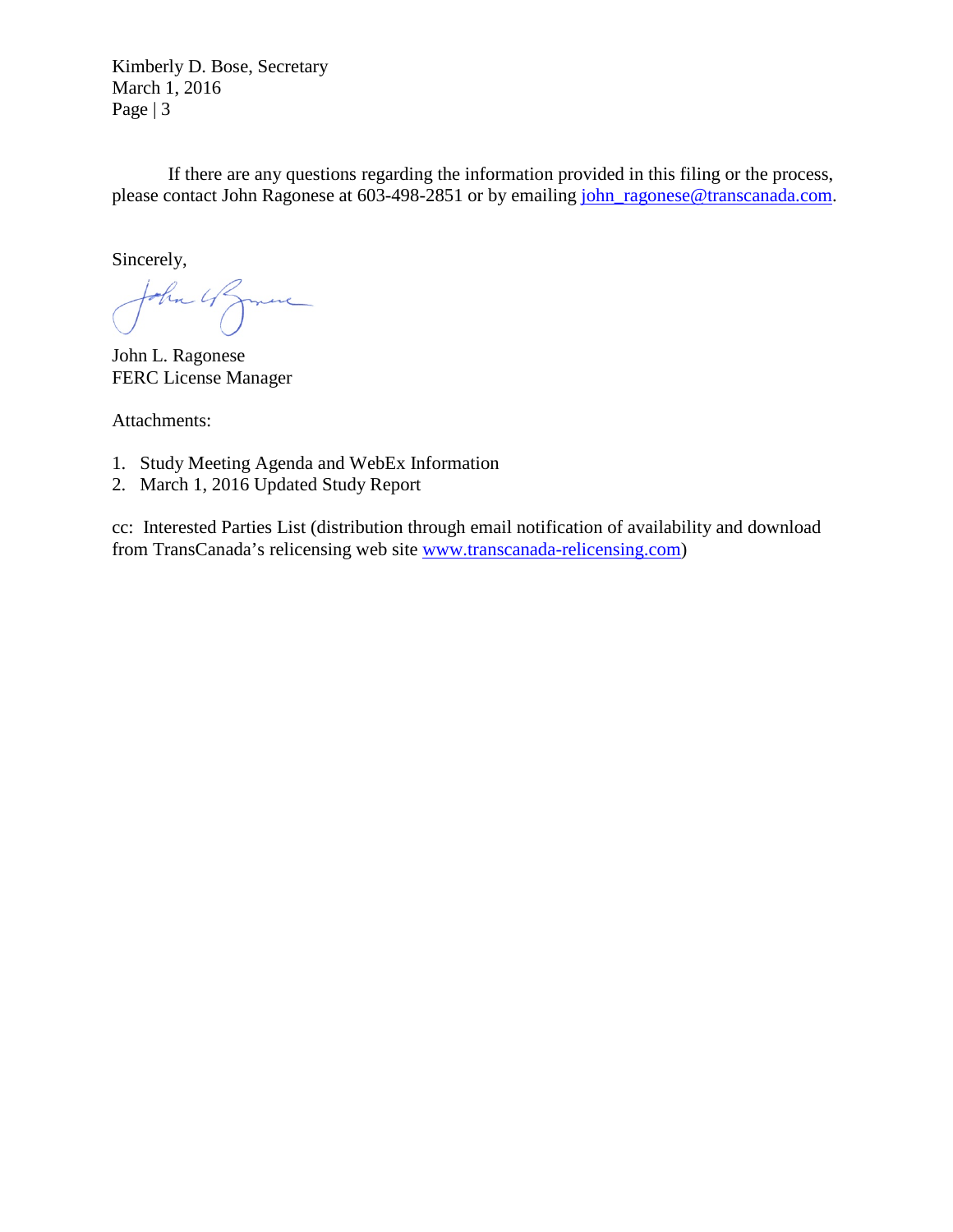# **Updated Study Report Meeting Agenda**

## **Thursday March 17, 2016**

- $\bullet$  9 am Introductions
- 9:15 Summary of progress on the following ILP Studies:

| <b>Study No.</b>                        | <b>Study Title</b>                                                                                 |  |  |
|-----------------------------------------|----------------------------------------------------------------------------------------------------|--|--|
| $\mathbf{1}$                            | Historical Riverbank Position and Erosion Study (Report filed 03/01/2016)                          |  |  |
| $\overline{2}$                          | Riverbank Transect Study (Report not yet filed)                                                    |  |  |
| 3                                       | Riverbank Erosion Study (Report not yet filed)                                                     |  |  |
| $\overline{4}$                          | Hydraulic Modeling Study (Report filed 03/01/2016)                                                 |  |  |
| 5                                       | Operations Modeling Study (Report not yet filed)                                                   |  |  |
| 6                                       | Water Quality Study (Report filed 03/01/2016)                                                      |  |  |
| 7                                       | Aquatic Habitat Mapping Study (Report filed 03/02/2015) – nothing to report                        |  |  |
| 8                                       | Channel Morphology and Benthic Habitat Study (Preliminary report filed 03/02/2015)                 |  |  |
| Break ~ $10:45 - 11:00$                 |                                                                                                    |  |  |
| 30                                      | Recreation Facility Inventory and Use & Needs Assessment (Report filed 03/01/2016)                 |  |  |
| 31                                      | Whitewater Boating Flow Assessment (Report filed 03/01/2016)                                       |  |  |
| 32                                      | Bellows Falls Aesthetic Flow Study (Report filed 03/01/2016)                                       |  |  |
| 25                                      | Dragonfly and Damselfly Inventory and Assessment (Report not yet filed)                            |  |  |
| 26                                      | Cobblestone and Puritan Tiger Beetle Survey (Report not yet filed)                                 |  |  |
| 27                                      | Floodplain, Wetland, Riparian, and Littoral Vegetation Habitats Study<br>(Report filed 09/14/2015) |  |  |
| 28                                      | Fowler's Toad Survey (Report not yet filed)                                                        |  |  |
| 29                                      | Northeastern Bulrush Survey (Report not yet filed)                                                 |  |  |
| Lunch ~ $12:15 - 12:45$ pm - brought in |                                                                                                    |  |  |
| 10                                      | Fish Assemblage Study (Report filed 03/01/2016)                                                    |  |  |
| 11                                      | American Eel Survey (Report filed 03/01/2016)                                                      |  |  |
| 12                                      | Tessellated Darter Survey (Report filed 03/01/2016)                                                |  |  |
| 16                                      | Sea Lamprey Spawning Assessment (Preliminary report filed 03/01/2016)                              |  |  |
| 17                                      | Upstream Passage of Riverine Fish Species Assessment (Report not yet filed)                        |  |  |
| Break ~ $2:00 - 2:15$                   |                                                                                                    |  |  |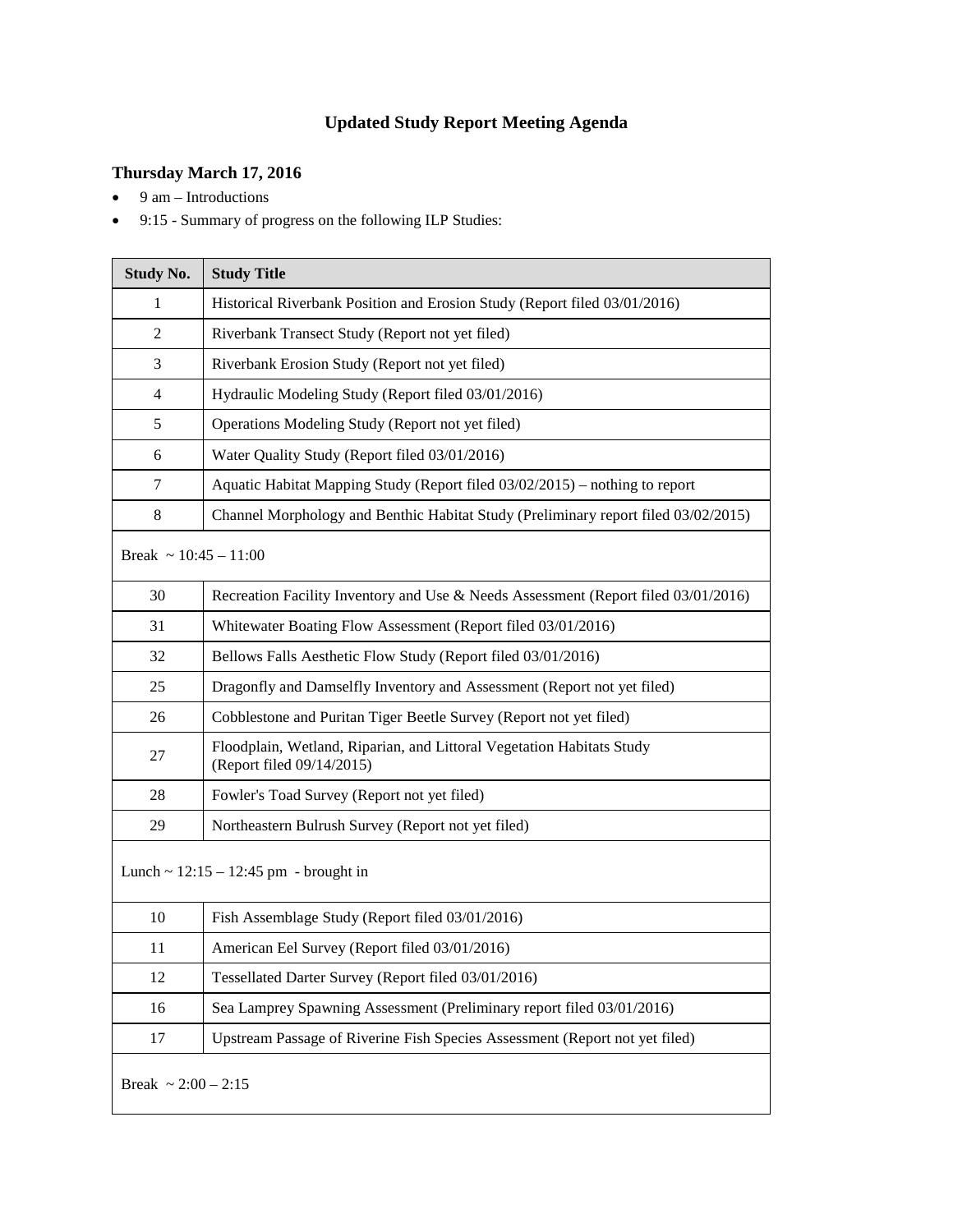| <b>Study No.</b>                                  | <b>Study Title</b>                                                             |  |
|---------------------------------------------------|--------------------------------------------------------------------------------|--|
| 19                                                | American Eel Downstream Passage Assessment (Report not yet filed)              |  |
| 20                                                | American Eel Downstream Migration Timing Assessment (Report not yet filed)     |  |
| 21                                                | American Shad Telemetry Study (Report not yet filed)                           |  |
| 22                                                | Downstream Migration of Juvenile American Shad – Vernon (Report not yet filed) |  |
| 23                                                | Fish Impingement, Entrainment and Survival Study (Report not yet filed)        |  |
| 33                                                | Cultural and Historic Resources Study (some reports not yet filed)             |  |
| <b>Ouestions</b><br>Schedule for March 18 meeting |                                                                                |  |

## **Friday March 18, 2016**

- $\bullet$  9 am Introductions
- 9:15 Summary of progress and consultation on the following ILP Studies:

| <b>Study No.</b>                                                                                          | <b>Study Title</b>                                                                                                                                   |  |
|-----------------------------------------------------------------------------------------------------------|------------------------------------------------------------------------------------------------------------------------------------------------------|--|
| 13                                                                                                        | Tributary and Backwater Fish Access and Habitats Study<br>(Preliminary report filed 09/14/2015)                                                      |  |
| 18                                                                                                        | American Eel Upstream Passage Assessment (Report filed 03/01/2016)                                                                                   |  |
| 14 and 15                                                                                                 | Resident Fish Spawning in Impoundments and Riverine Sections Study<br>(Preliminary report filed 03/01/2016)                                          |  |
| Break $\sim$ 11:00 – 11:15                                                                                |                                                                                                                                                      |  |
| 9                                                                                                         | Instream Flow Study (Preliminary report filed 03/01/2016)                                                                                            |  |
| 24                                                                                                        | Dwarf Wedgemussel and Co-occurring Mussel Study – Delphi Panel and HSCs<br>(Phase I Study report filed 09/15/2014, Phase II report filed 03/02/2015) |  |
| Lunch $\sim 12:30 - 1:00$ pm - brought in                                                                 |                                                                                                                                                      |  |
| <b>Ouestions</b><br>Meeting summary to be filed, comments on USR due<br>Schedule for additional reporting |                                                                                                                                                      |  |